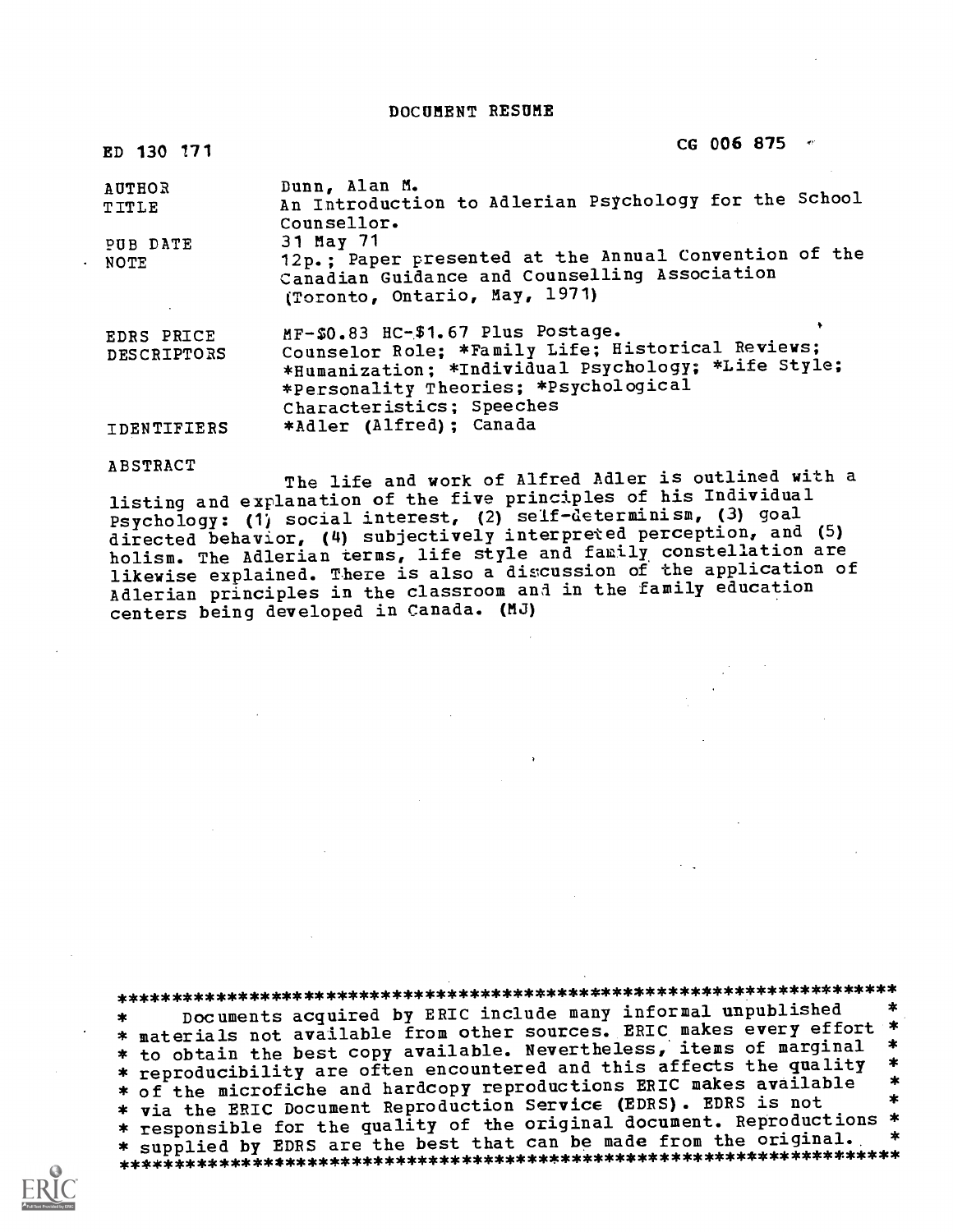## AN INTRODUCTION TO ADLERIAN PSYCHOLOGY FOR THE SCHOOL COUNSELLOR

Paper presented at the Canadian Guidance and Counselling Associatien Convention

Toronto, May 31, 1971

Ţ,

U.S. DEPARTMENT OF HEALTH.<br>
EDUCATION & WELFARE<br>
NATIONAL INSTITUTE OF<br>
EDUCATION<br>THIS DOCUMENT HAS BEEN REPRO<br>
DUCED EXACTLY AS RECEIVED FROM<br>NITH PERSON OR OXGANIZATION ORIGIN<br>ATING IT POINTS OF VIEW OR OPINIONS<br>STATED D

Alan M. Dunn, B.A., M. Ed., Co-ordinator of Guidance and Counselling Services, Etobicoke Board of Education, Etobicoke, Ontario.

President, Toronto Association of Individual Psychology

المستحدة

 $\sqrt{2}$ 7  $\infty$ 

 $\frac{90}{1}$ 

 $\overline{2}$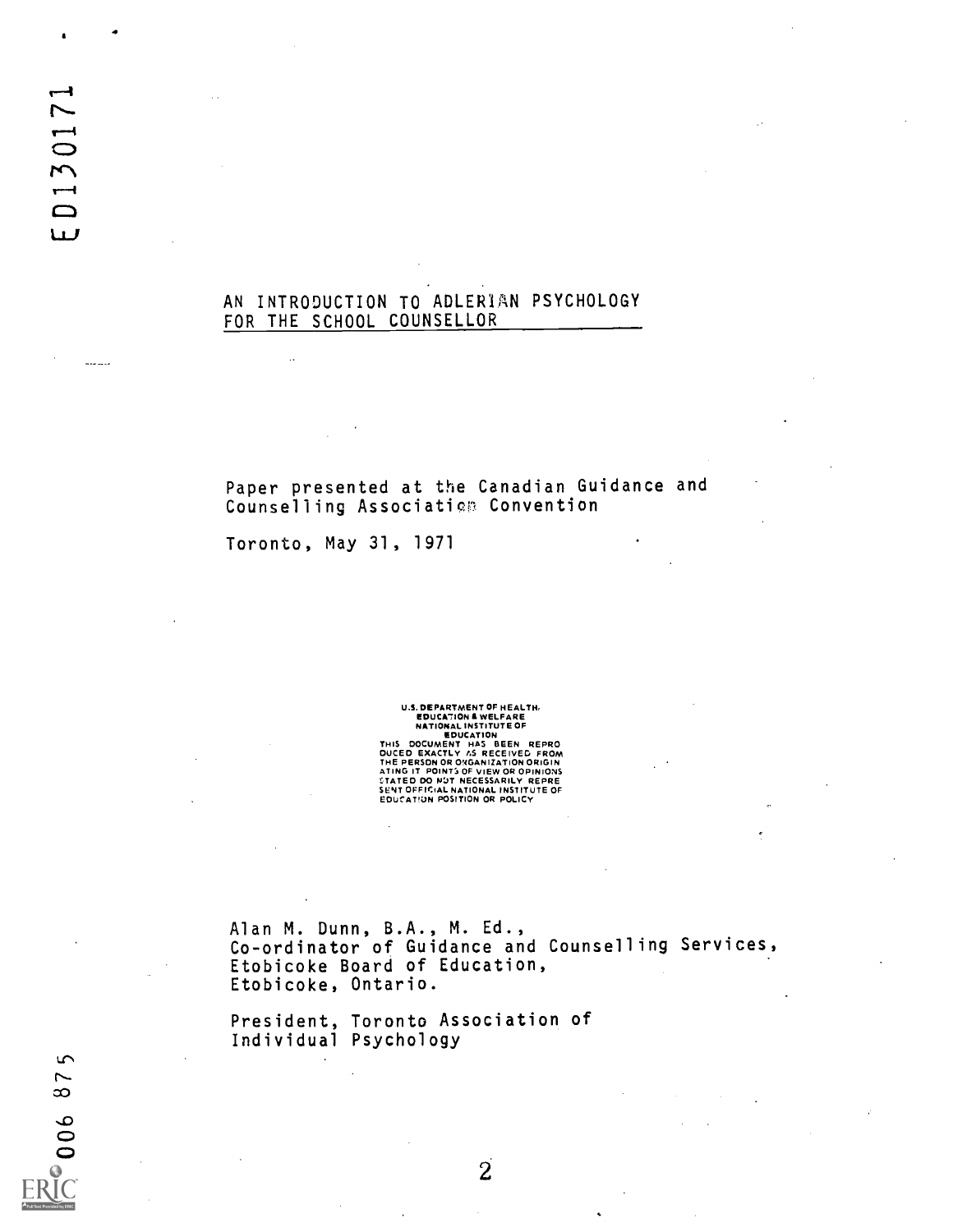## AN INTRODUCTION TO ADLERIAN PSYCHOLOGY FOR THE SCHOOL COUNSELLOR

Alan M. Dunn C.G.C.A. Convention, 1971

When Abraham Maslow used the term "Third Force Psychology" to describe what he stood for, he was alluding to a schism which has divided behavioral scientists for two generations. The first force is, of course, dominated by Freud and his constructs of the id, the ego, and the superego, his emphasis on biological drives, especially sex, and his technique of psychoanalysis in which the patient is probed at depth in an effort to find or prove the subconscious motivation underlying the pathology.

And the second force, stemming from the experimental psychology of the American behaviorists, is behavtorism. I suppose the father figure is J. B. Watson, but of course the current leader is B. F. Skinner whose brilliant work has led to such applications as teaching machines, programmed learning, and behaviour modification. John Krumboltz bases his behavioral counselling on the same theory.

Well, as we know, these two forces haven't really had much to say to one another. The Freudians have sought a theory of personality to serve as an explanation for and subsequent treatment of neurotic and psychotic conditions. These people were doctors, not psychologists, and they needed a medical model of pathology. It didn't have to stand up to rigid scientific proof so long as it helped them in their work. The behaviorists, on the other hand, have been experimental psychologists building a scientific psychology with the methods and outlook of the physical sciences, and have therefore shunned analogies and philosophical speculations in favour of such phenomena as stimulus and response which can supposedly be studied in the laboratory with the same scientific rigour as phenomena from the

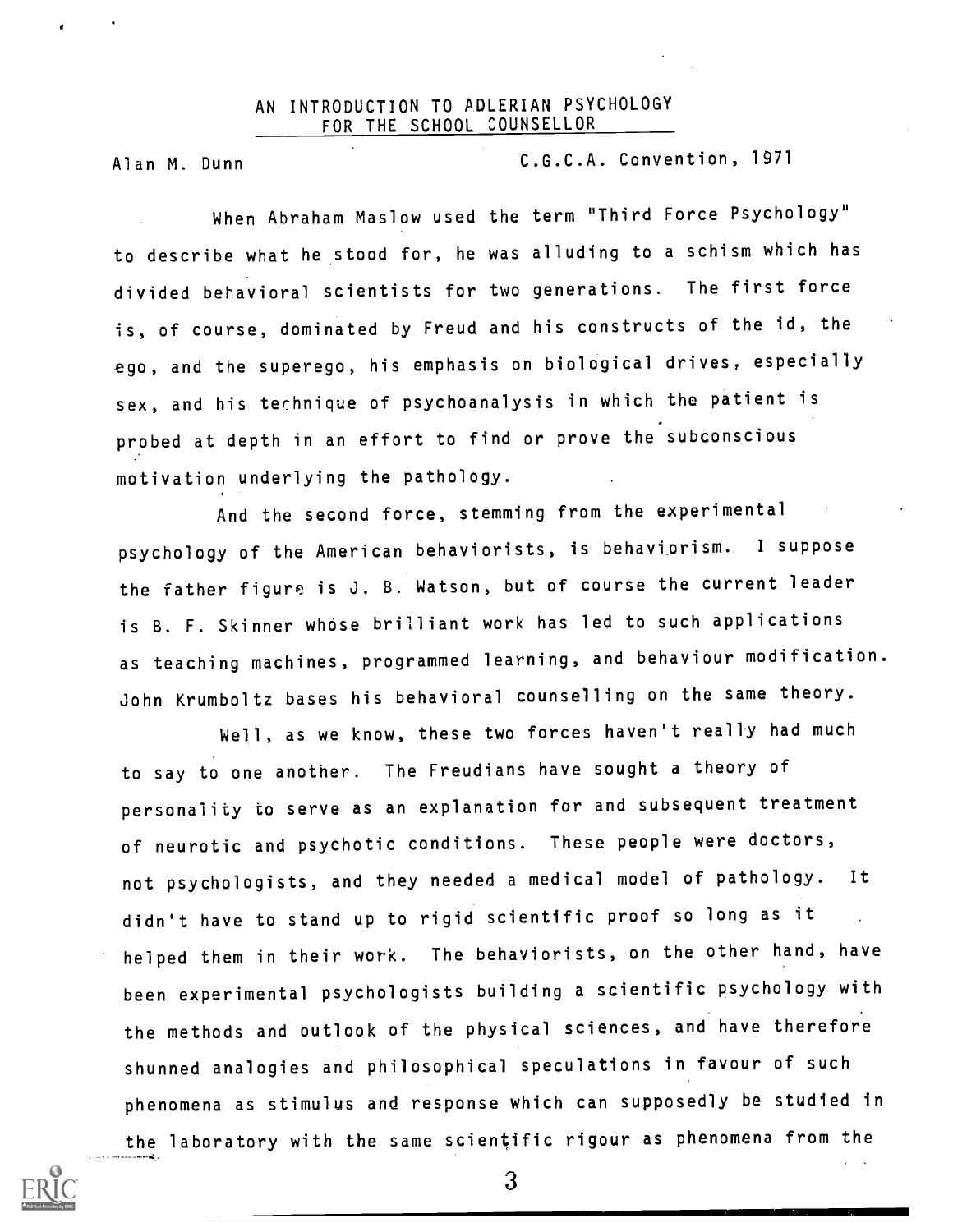physical sciences. From this emerged an explanation of behaviour which allowed nothing to mediate between the S and the R. The behaviorists' model of behaviour saw man as much at the mercy of his environment as the Freudian model saw him at the mercy of inner forces.

Maslow's Third Force is the new humanistic approach to the psychology of human behaviour which, in a sense, rejects both the inner determinism of the Freudians and the environmental determinism of the behaviorists and suggests instead a new, more humane psychology which puts the self-determination of the individual at the centre. It took the genius of Maslow to persuade American psychologists to accept this position. As a result the new humanism not only gives personality theory acceptance and respectabilit among orthodox psychologists, but it goes farther and suggests that man is really free to choose his own goals and to develop his own unique potential. But this view was not really new, and Maslow was rcady to admit that it did not originate with him. It goes back, in fact, to the work of several social psychological theorists, the earliest and best known of which was Alfred Adler. Upon the occasion of the celebration of Adler's centennial in 1970, Dr. Maslow wrote, "For me, Alfred Adler becomes more and more correct year by year. As the facts come in they give stronger and stronger support to his image of Man." Adler is indeed the basic theorist, the father figure, if you like, of the whole humanistic movement, and his influence on counselling and therapy, as well as on personality theory, has been far wider than is commonly known.

Born in Vienna in 1870, Adler grew up to become an able physician. From general practice he soon found himself drawn into

 $-2 -$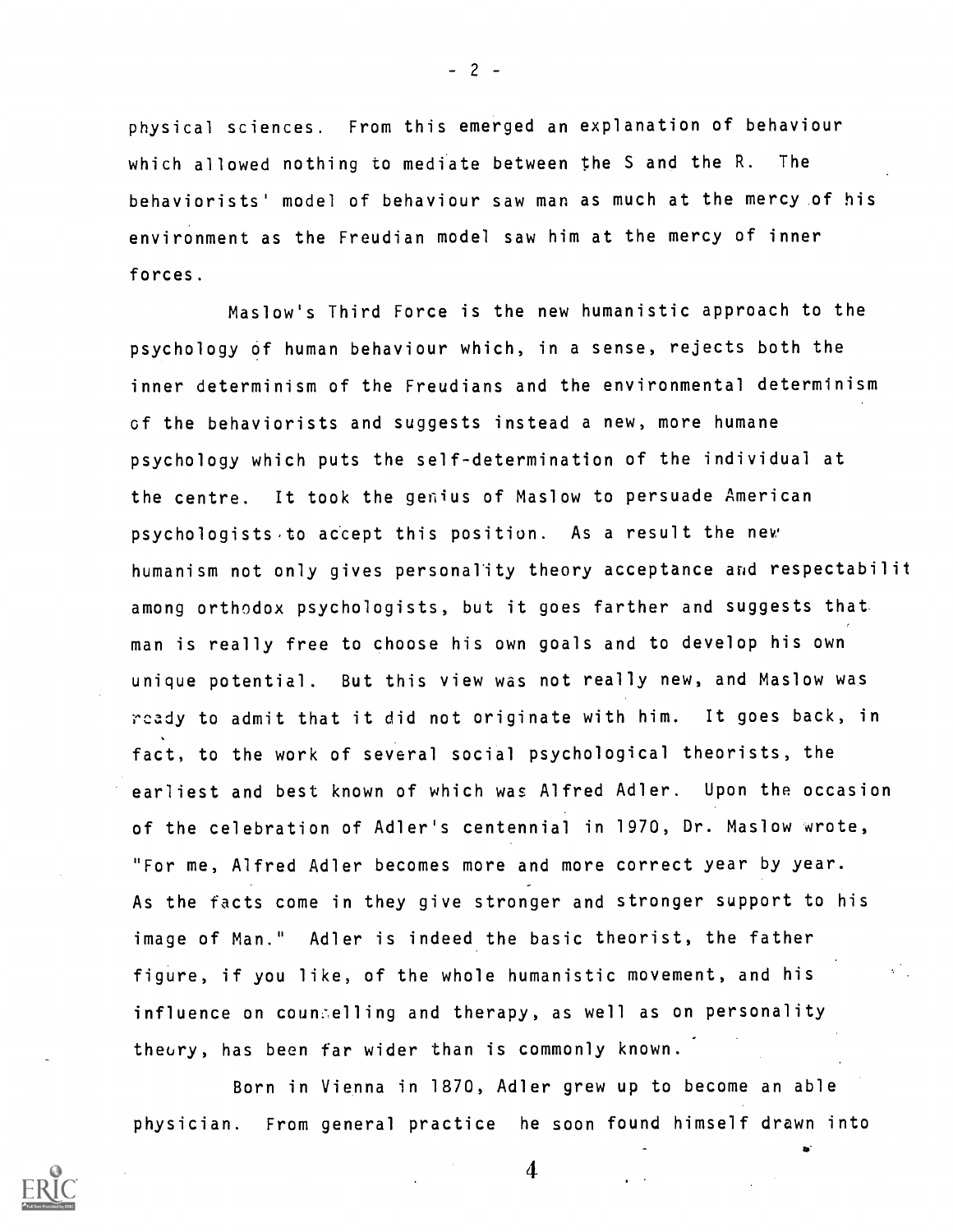the study of neurotic and psychotic behaviour, and it was here he met and associated with Freud who was his elder by 14 years. Contrary to what one often reads, he was never a student or close collaborator of Freud; in fact, he broke away from the Psychoanalytic Association fairly early to pursue his own opposing ideas, and in so doing earned the undying enmity and opposition of his older and more famous associate.

 $-3 -$ 

After World War I Adler's optimistic views on human potential and his thoughts on child training came to the attention of the Social Democratic Government, and he was commissioned to set up what he called Child Guidance Centres and later School Counselling Centres in over thirty of the state schools in Vienna. In these centres he taught teachers, doctors, nurses, and parents how to understand the behaviour of children and how to work with them in the discussion and resolution of their problems. At the same time Adler lectured at the Vienna State Institute of Education. This is the first time on record that a psychiatrist turned his full attention to guidance and counselling in the school situation. This fact is very little known, and <sup>I</sup> have never seen it referred to in any history of guidance. What is even less known is that Adler's rationale and methcds were so advanced that they provide a model for developmental guidance which few schools can match even today. It was all swept away with the collapse of the Social Democrats and the advent of the Nazis, but by good fortune one of the teachers Adler traine. in his methods, Oscar Spiel, wrote an account of the program in his school and called. it "Discipline Without Punishment - An Account of a School in Action." The book is now in English translation and is readily available.



 $5^{\circ}$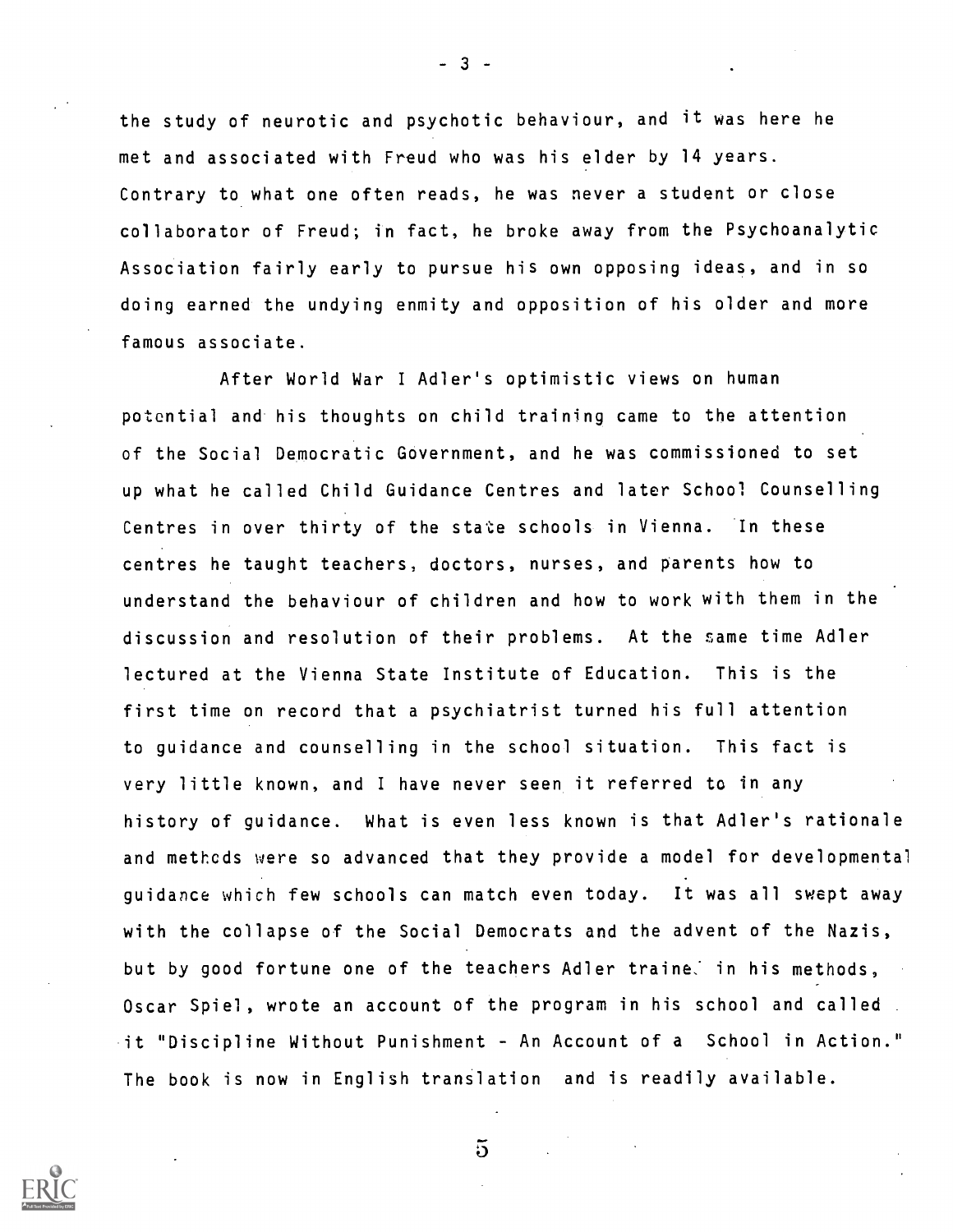It was in this same period, up to about 1931, that Adler gradually evolved his theory and practice to which he had earlier given the name "Individual Psychology." In this period too, his fame and reputation spread throughout Europe, Britain, and America. With the collapse of Austria imminent, he felt obliged to look abroad. He established connections in New York, and finally moved .there permanently in 1935, leaving behind most of what he possessed.

4

In America, though no longer young, he quickly became fluent and forceful in English. He built up a practice, was appointed to the chair of psychiatry in a small medical college, and began once again to lecture and travel. His arrival in America had been preceded by that of his old arLh-rival and enemy, Freud, and Psychoanalysis was already on its way to winning a near monopoly in medical psychiatry Before Adler had a chance to make his presence really felt, he died suddenly while on a lecture tour in Britain. This was in 1937, and, as the-world moved into World War II a few years later, it looked as if Alfred Adler and Individual Psychology might be forgotten.

Well, far from being forgotten, the post-war world gradually came to realize how far ahead of his time Adler had been, and the expansion of interest has been phenomenal. In this modern period the best known and most influential Adlerian has been Dr. Rudolf Dreikurs, former Professor of Psychiatry at the University of Chicago. Most of us who are keen on Individual Psychology learned about it first from Dr. Dreikurs through his books, his lectures, and his demonstrations. I must personally too give recognition to Professor Heinz L. Ansbacher, Professor of Psychology at the University of Vermont. Dr. Ansbacher is the leading Adlerian historian and scholar, and I recommend his writings to the serious students among you.

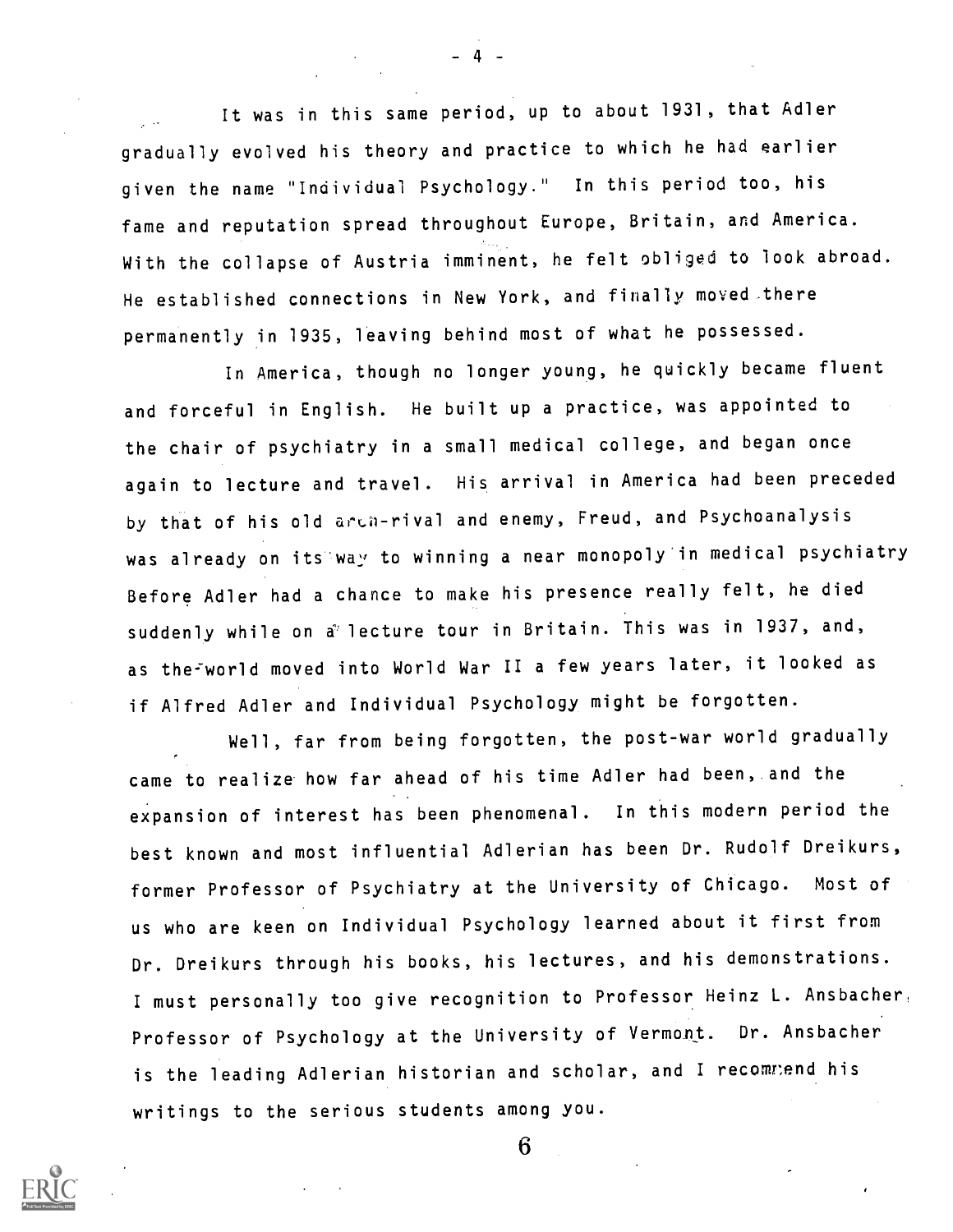To introduce you to the content of Individual Psychology <sup>I</sup> have selected five principles only to comment upon.

1. The most distinctive concept of the five, and also the most difficult to grasp,is that of social interest. In each person from birth is an innate urge to move towards the group, from an inferior to a superior position, to become a person, to have worth, and to earn respect. While instinctual, social interest has to be developed and nurtured from earliest childhood, as otherwise the child may become spoiled or discouraged and turn to the useless side of behaviour. The person possessed of highly developed social interest is actively interested in the interests of others, and, as with Maslow's self-actualizing person, functions on the level of growth motivation. Adler associated high social interest with nearly all desirable traits and low social interest with nearly all undesirable traits, and it is his criterion of mental health.

2. Secondly we have the idea of self-determinism which I mentioned earlier as central to the humanistic or third force movement While we have to accept both our heredity and our environment, we are free to choose how we respond to these circumstances, and it is this response that is significant. Essentially man acts; he does not just react; he is free to be himself, and he is able to assume the responsibility for his decisions. Man is indeterminate, capable of infinite development, not limited by a fixed intelligence or any notion of predetermined development.

3. Thirdly comes the thought that behaviour is goal directed, purposive, though the real purpose may not be apparent to the behaver. The Adlerian psychologist sees behaviour as action in pursuit of selfchosen goals, rather than reaction to some drive or stimulus from within or without. This is a very fundamental point, and is known as the teleological principle..

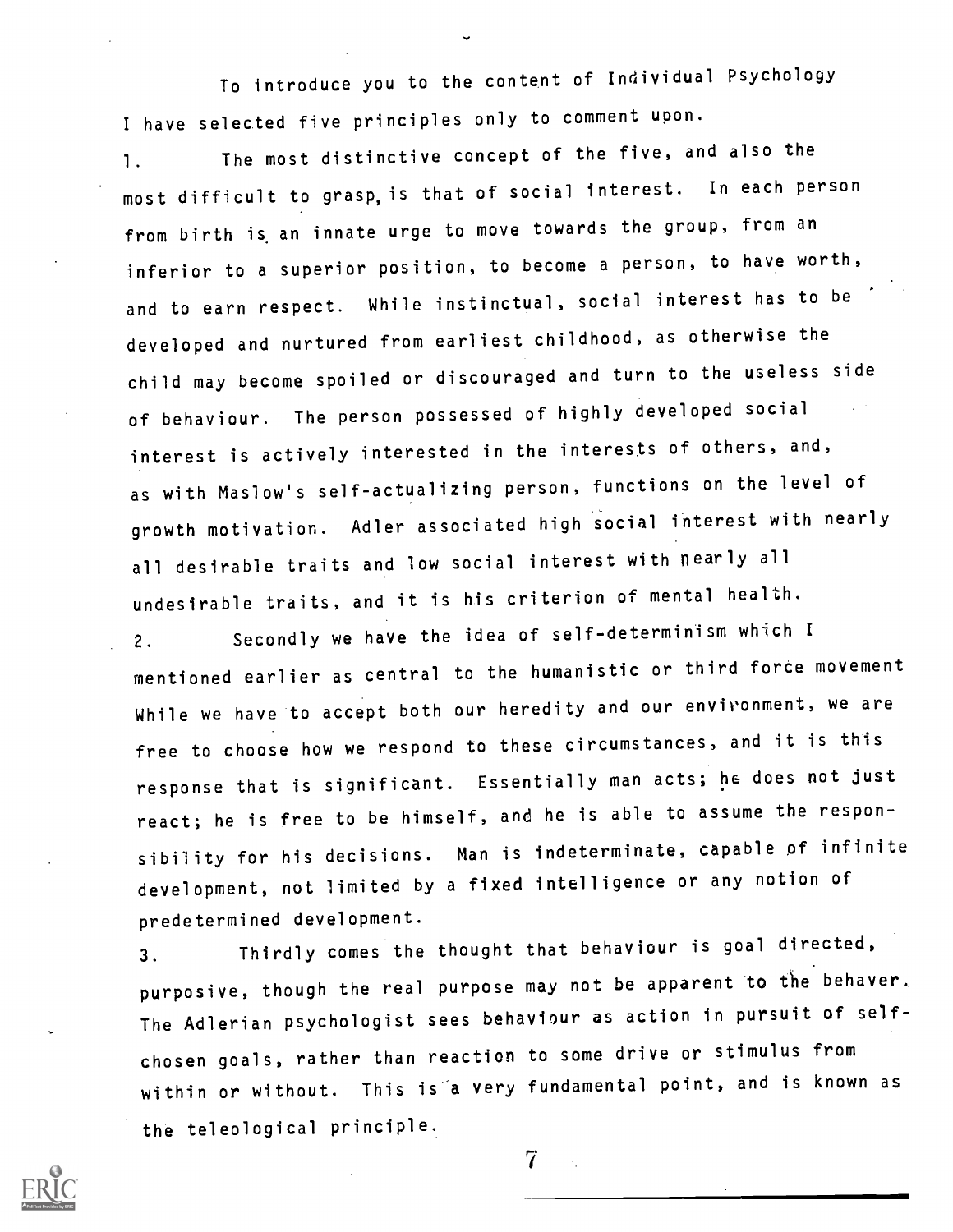4. A fourth point is that perception is subjectively interpreted, that reality is in the eye of the beholder, or that the individual is only to be really understood in terms of his phenomenological field. It is not what has happened to the child that matters, but rather how the child has viewed what has happened; therefore, to work effectively as a teacher or counsellor, one must be cognizant of this subjective view, the child's "private logic." Thus, for example, apparent underachievement in school is to be understood more in terms of the student subjective interpretations than in terms of standardized test results. Or consider the little boy who has no father and who lives alone with a working mother. He is not by some general law to be called a disadvantaged child. Though he may well be disadvantaged, he may also interpret his situation with courage and use it to develop into a highly responsible, self-determining young person.

 $-6 -$ 

5. The fifth principle is that of holism, which suggests the indivisible nature of personality -- that the whole is greater than the sum of its parts. The fragmentation of behaviour for study purposes is not only unnecessary but misleading. Behaviour is only to be understood through the study of the person's movement in his social context, and as a unified psychobiological organism. Interpersonal factors are likely to help us more than intra-personal ones, Nomothetic data such as "objective" test scores may'be of some help, but may well be irrelevant, and, if used out of context, even misleading. In referring to Adler's concept of holism, Maslow commented: "I should say that in one respect especially the times have not yet caught up with him. <sup>I</sup> refer to his holistic emphasis. This is certainly a task for the seventies."

8

۰,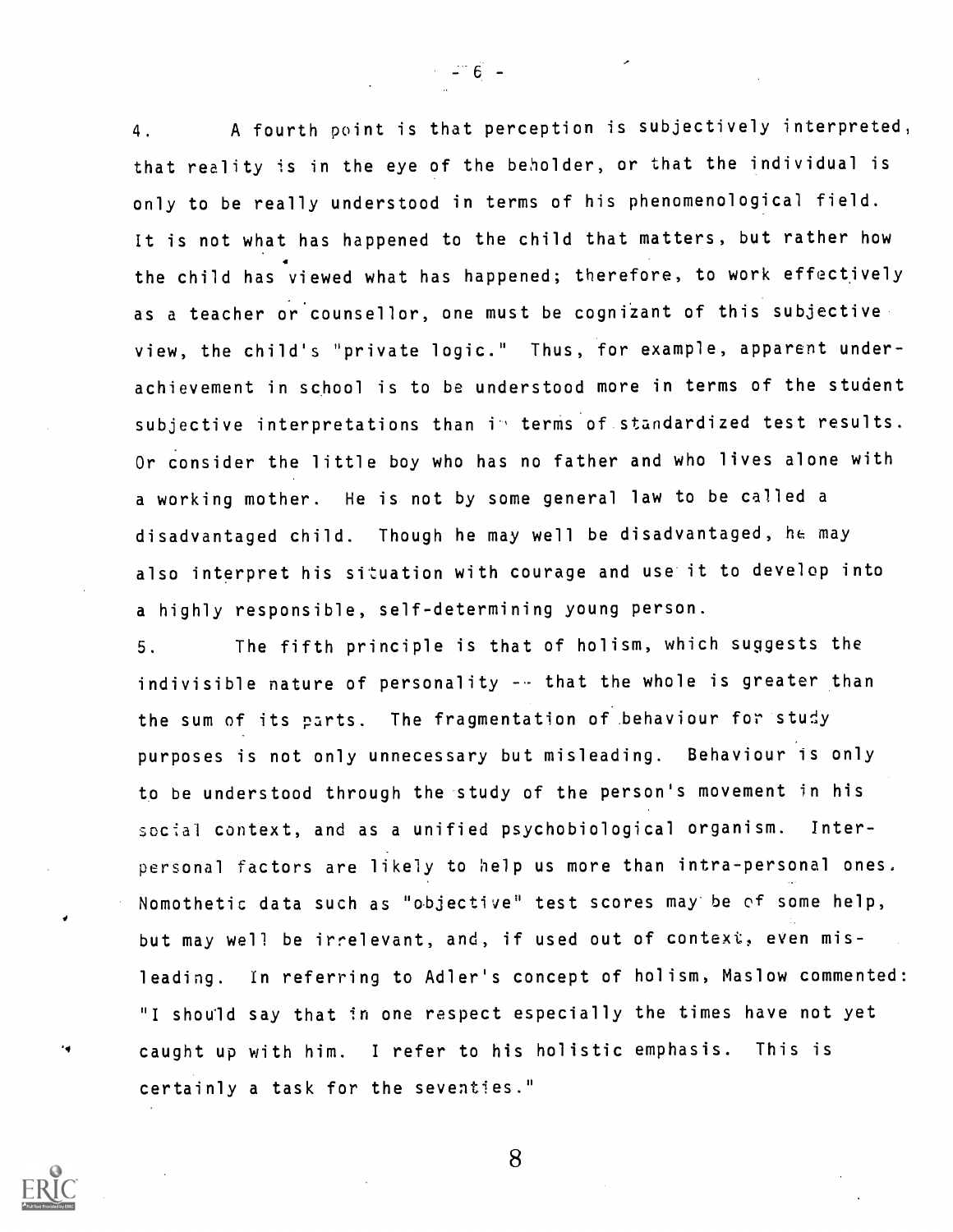Before moving on <sup>I</sup> should mention two Adlerian terms. The first is "life ctyle," which refers to the idiosyncratic way in which a young child learns to interpret and evaluate experiences while still in the pre-school period. Part of this is the child's evaluation of himself, which we hear so much of these days under the term "self-concept." The life style may well reflect many biased apperceptions because youngsters are good observers but poor interpreters; nevertheless, the life style has remarkable resistance to change. While this gives consistency and predictability to the personality, it renders more difficult the task of effecting any fundamental change.

And the other term I want to mention is family constellation, used with reference to the dynamic balance of inter-personal forces within the family. Each child strives to establish his place in the group, and in a competitive society is likely to meet sharp challenges from his siblings. Competition is especially common between the first and second child, and this leads to opposite character traits, abilitie interests, and temperaments as the one finds his successes in areas not already dominated by the other. How often have we marvelled at how different the second child is from the first! Traditional psychology has explained this in terms of heredity, whereas Individual Psychology sees it as the result of social movement. The study of the family constellation is absc'utely vital in understanding the life styles of the children.

<sup>I</sup> have mentioned five principles underlying Individual Psychology, and mentioned the concepts of life style and family constellation. If you are in touch with the various current approaches to humanistic counselling and therapy none of these points will be

9



 $-7 -$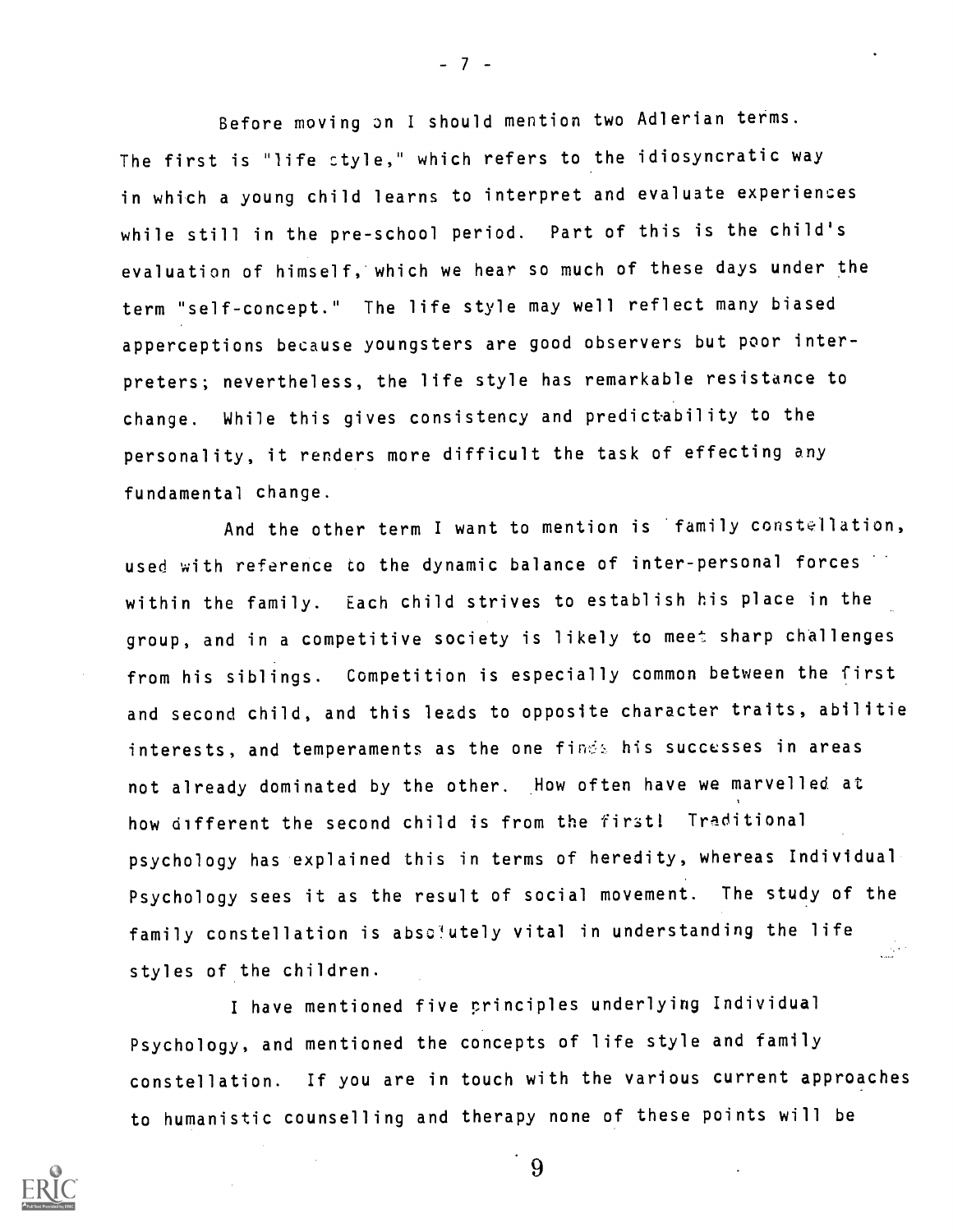entirely foreign to you, and you will even be tempted to say that you already subscribe to some, perhaps all of them, and allow them to influence your work. Well, to some degree this is certainly the case; <sup>I</sup> have a good notion, however, that, while counsellors and psechologists subscribe intellectually to all or some of these principles, they fall pretty short of applying them; that is, they have not really internalized them philosophically or operationally. I am convinced that this is the case, as otherwise thay could not condone many of the practices and presumptions still found very commonly in our classrooms and in their own work. Dr. Dreikurs makes a strong pcint here when he warns Adlerian counsellors about the danger of eclecticism. Individual psychology has, as it were, a holism of its own. It's not just something to nibble at whenever you feel it may serve your purpose.

 $-8$ .

Well, now, what does all this really offer us as professionals who sincerely wish to raise the level of education and the quality of family and community life? <sup>I</sup> see it offering us many things if we can find the courage to act. First of all it offers to the teacher in the classroom a model for understanding the behaviour and development of children which will be of practical use to her every day. The teacher who is well grounded in Adlerian principles will run a democratic classroom, will know how to encourage children, will be able to cope with most of her classroom problems, and will be able to help parents with their part of the job. The typical teacher today simply has not been taught how to do these things. When faced with problems of misbehaviour and discouragement, she either becomes dictatorial and autocratic or she refers to the school counsellor or psychologist. If she becomes dictatorial, she only compounds the problem; and if she refers the problem to the supposed experts, she loses face and

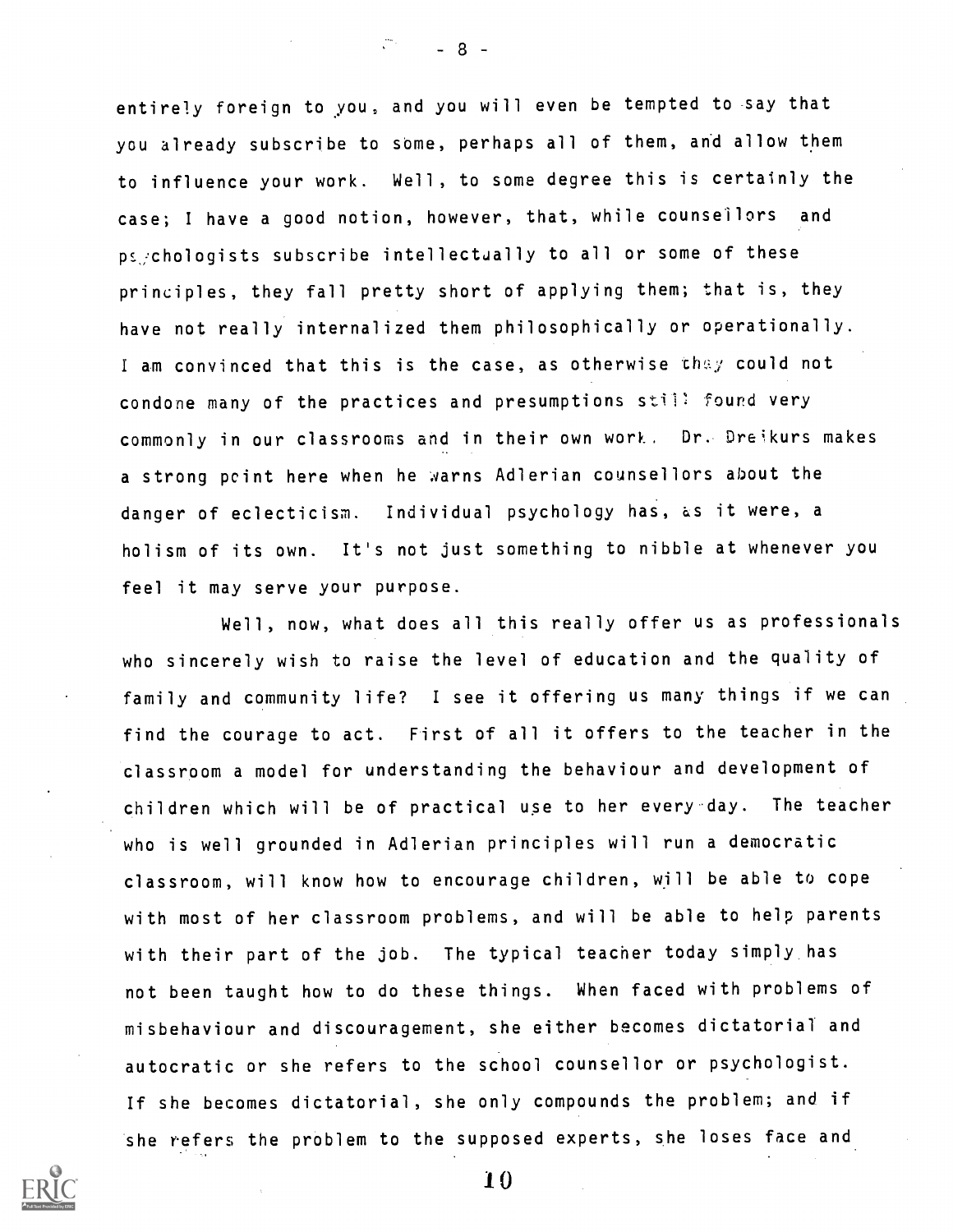is likely to end up no wiser than she was to begin with because the experts really don't know hcw to help the child any more than she does. In a school committed to developmental guidance on the Adlerian model, the counsellor's main task will be to serve as a consultant to teachers, helping them to be better teachers.

<sup>I</sup> suggested that the teacher or counsellor with good Adlerian training is in a position to lead parent discussion groups on the principles of ciiid raising and democratic family living. Several teachers in Metro Toronto, including myself, have done this over the past few years, and the results heve been exciting indeed. If any of you are interested in the procedures and materials used, <sup>I</sup> would be happy to communicate with you.

One of Dr. Dreikurs' great achievements has been the development of family education centres, open forums where families may go to be helped with their family problems. Dr. Dreikurs has demonstrated the technique of family counselling many times in Canada, and Dr. Pew, the Past President of the American Association of Adlerian Psychology, has done the same. In Toronto the Toronto Association of Individual Psychology, with nearly 200 members, is moving towards the setting up of its own family, education centre. Last winter we ran a series of practicum sessions to train our own counsellors in these methods,and the prospect is that we shall have a small centre in operation this fall.

Adlerian psychology, the Individual Psychology of Alfred Adler is only now becoming well known in Canada. As teachers and counsellors discover its relevancy to the current scene, as they internalize its mood of optimism, co-operation,.and mutual helpfu'ness, and as they realize its potential for improving human relations in the family and the community as well as in the school and the classroom, they will tur to it with more and more enthusiasm.  $\begin{array}{c} \textbf{1} \end{array}$ 

 $-9 -$